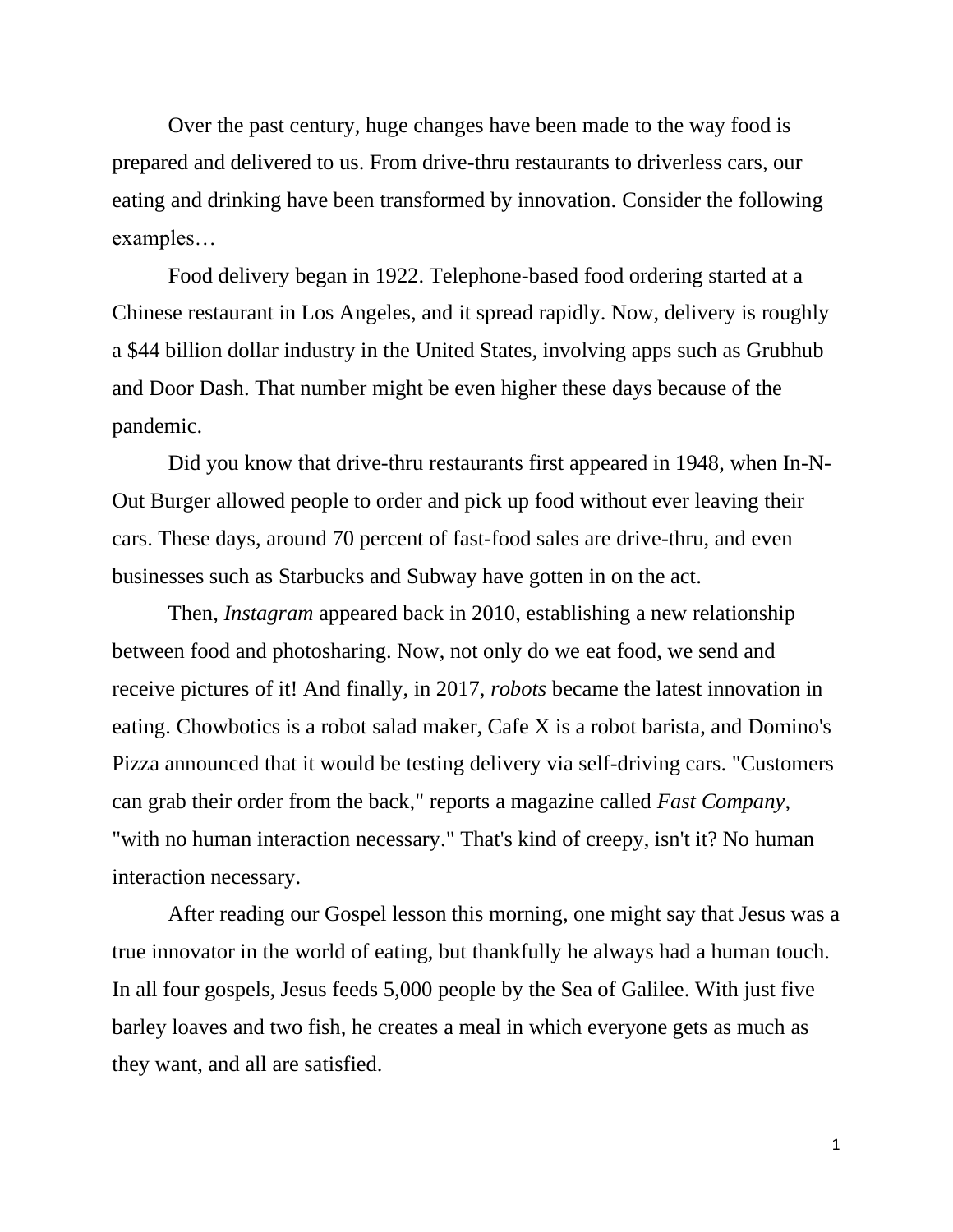In John's Gospel, Jesus warns the crowd not to focus too much on the bread that he has just given them. "Do not work for the food that perishes," he says, "but for the food that endures for eternal life, which the Son of Man will give you." The people are curious about this "food that endures for eternal life," wondering what in the world Jesus is talking about. Is he speaking about easy-to-store, vacuumsealed food, cooked in a water bath, or a steam environment through a cooking method called the *sous vide* process?

Not exactly! The people of Galilee have already experienced innovations in eating. Not drive-thru restaurants, or food prepared by Robots, but miraculous bread that came from heaven. "Our ancestors ate manna in the wilderness," they say; "as it is written, 'He gave them bread from heaven to eat.'"

Jesus, of course, knows all about this manna-style bread, but he wants to introduce the people to something new. "Very truly, I tell you," says Jesus, "it was not Moses who gave you the bread from heaven, but it is my Father who gives you the true bread from heaven." It's almost as if he is saying, "Bread from heaven is great, but not as awesome as the "true bread from heaven." In fact, you might even say that Jesus wants his followers to know that an even bigger innovation is coming.

"The bread of God is that which comes down from heaven," Jesus announces, "and gives life to the world." Of course, from what we know about the Lord, he is talking about heavenly bread that doesn't simply fill our stomachs, or satisfy our hunger, but it actually "gives life to the world." You won't find that one on the menu at Panera when your craving a sandwich with some soup! Not surprisingly, the people's response is similar to the Samaritan woman at the well who had learned about living water, they answer, "Sir, give us this bread always!"

More than likely we can understand their hunger, while wondering whether they really know what they are requesting. What exactly is this bread of God that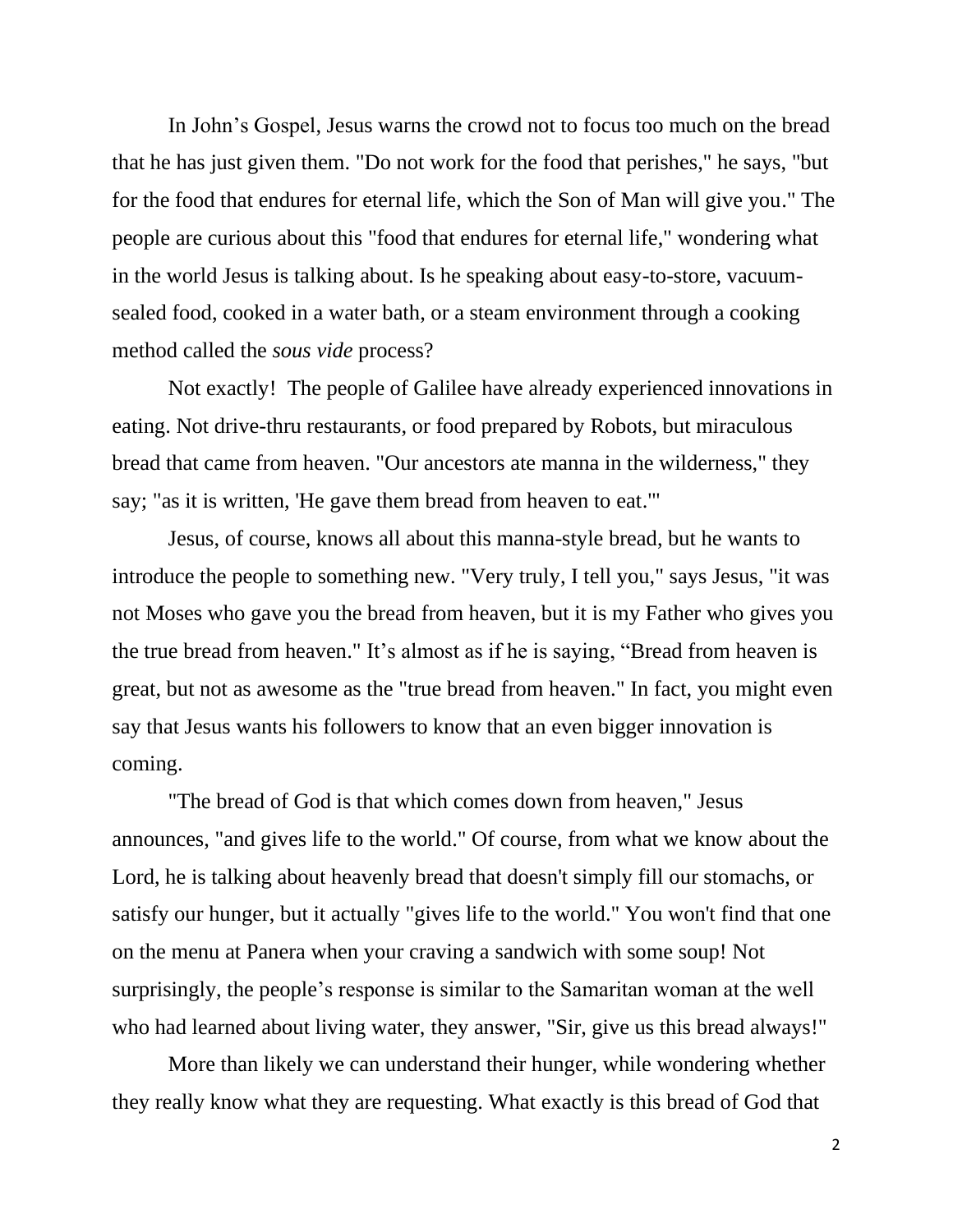gives life to the world? It's not a frozen loaf that can be baked in an oven. It's not a type of bread kneaded by a robot or delivered by a driverless car. No, this bread of God is nothing less than Jesus himself. "I am the bread of life," says Jesus. "Whoever comes to me will never be hungry, and whoever believes in me will never be thirsty."

The greatest of all innovations when it comes to eating is the appearance of Jesus as the "bread of life." For the first time in history, we are able to receive "the true bread from heaven" which gives life to the world, while also satisfying our deepest hunger and thirst. Which begs the question, so what does it mean for Jesus to give life to the world?

The answer to this question is both universal and very personal, and both levels are equally important. After all, bread is a universal food, available almost everywhere around the world. It is also very personal, in the sense that it appears in many different forms, in a variety of cultures, from pitas to baguettes, from tortillas to Lefse.

On a universal level, Jesus is the Word of God in human form. As God's Word, he existed "in the beginning with God." John tells us that all things came into being through him, and "what has come into being in him was life, and the life was the light of all people."

Whether you are pondering the Big Bang, or the creation of life on Planet Earth, it is important to realize that Jesus was there. Everything has come into being through him, including life. In fact, the apostle Paul says something similar in his letter to the Colossians, when he describes Jesus as the firstborn of all creation. "All things have been created through him and for him," says Paul. "In him all things hold together."

Jesus was in the beginning with God. In him all things hold together. This is the universal Jesus, the eternal bread that gives life to the world. But maybe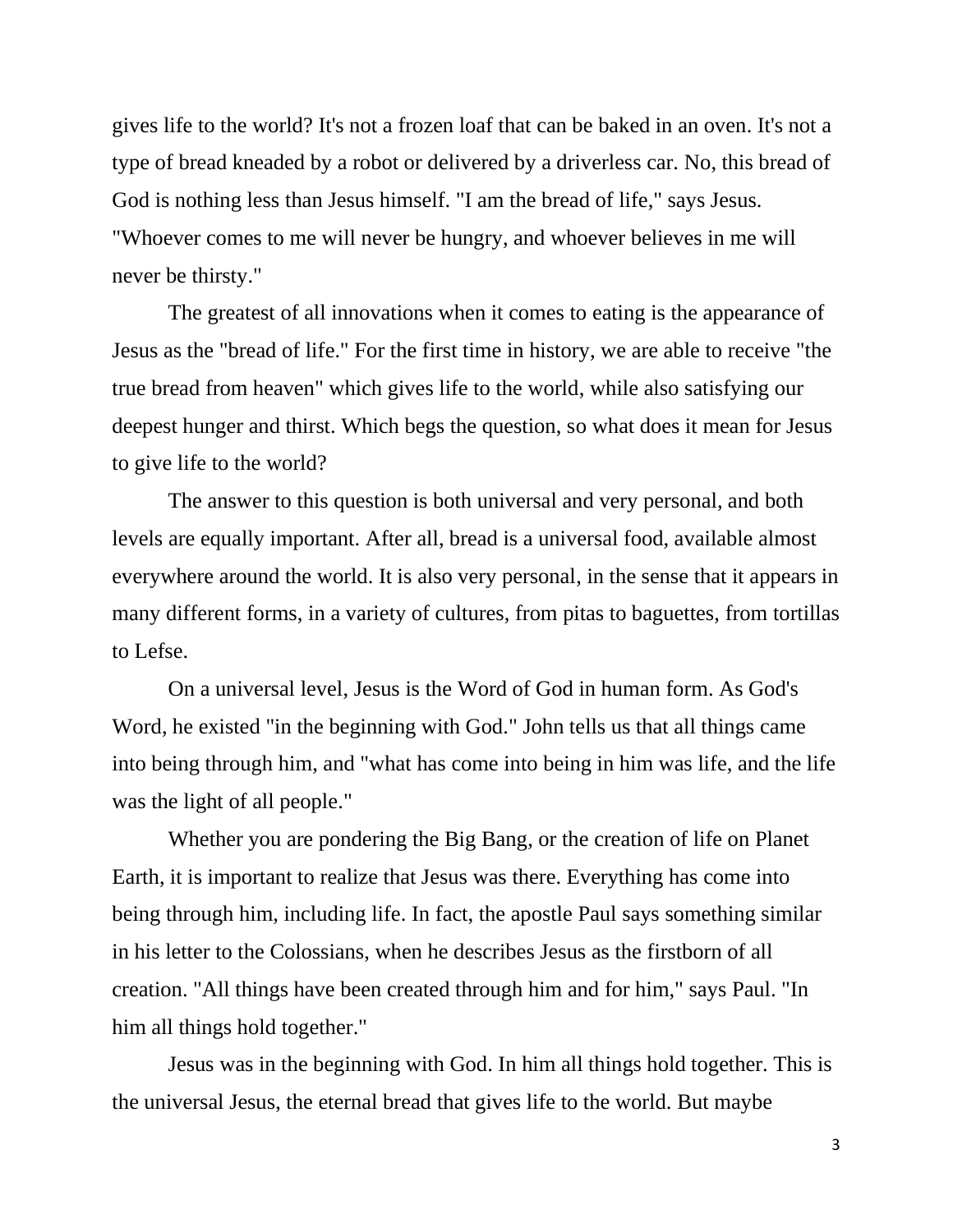consuming such a cosmic Christ is too big for us to swallow in one piece. Perhaps it is just too hard for us to take a bite out of such a large loaf. So it's better to drop to a much more personal level, focusing on Jesus as the bread of life for each of us. Perhaps that's why he was born in a little town called Bethlehem, which means "house of bread." As our personal bread, Jesus gives us strength to face the challenges of life, which include both small irritations and huge obstacles.

I'm fairly certain that most of us know what it feels like to be "hangry" - that is, bad-tempered or irritable as a result of being hungry. A little snack can lift our spirits and give us the strength we need to move ahead. Long-distance runners know that they cannot complete an entire marathon with the fuel they have in their stomachs from breakfast. They have to eat along the way, fueling their muscles with gel-packs, and power bars, and other carbohydrates.

As the bread of life, Jesus gives us the help we need. He is the Word of God in human form, offering us correction and guidance and forgiveness. He is the bread of life in human form, giving us nourishment, and strength, and inspiration. Without this living bread, we would quickly wear out, and give up, in the face of the many challenges of life. Jesus is the One who is with us, and available to us, able to satisfy our hunger and our thirst.

The sacrament of the Lord's supper is celebrated on the first Sunday of the month in many churches, and more frequently in other congregations. Of course, here at First Lutheran, we celebrate communion every week. It's no surprise to us, that it is a meal that is offered regularly, because we all need the nourishment that comes from the bread and the cup we receive during communion. When Jesus broke bread at the Last Supper and said, "This is my body given for you," he fully expected that his followers would break bread regularly in remembrance of him. He knew that they we would need the bread of life not just once, but over, and over, and over again.